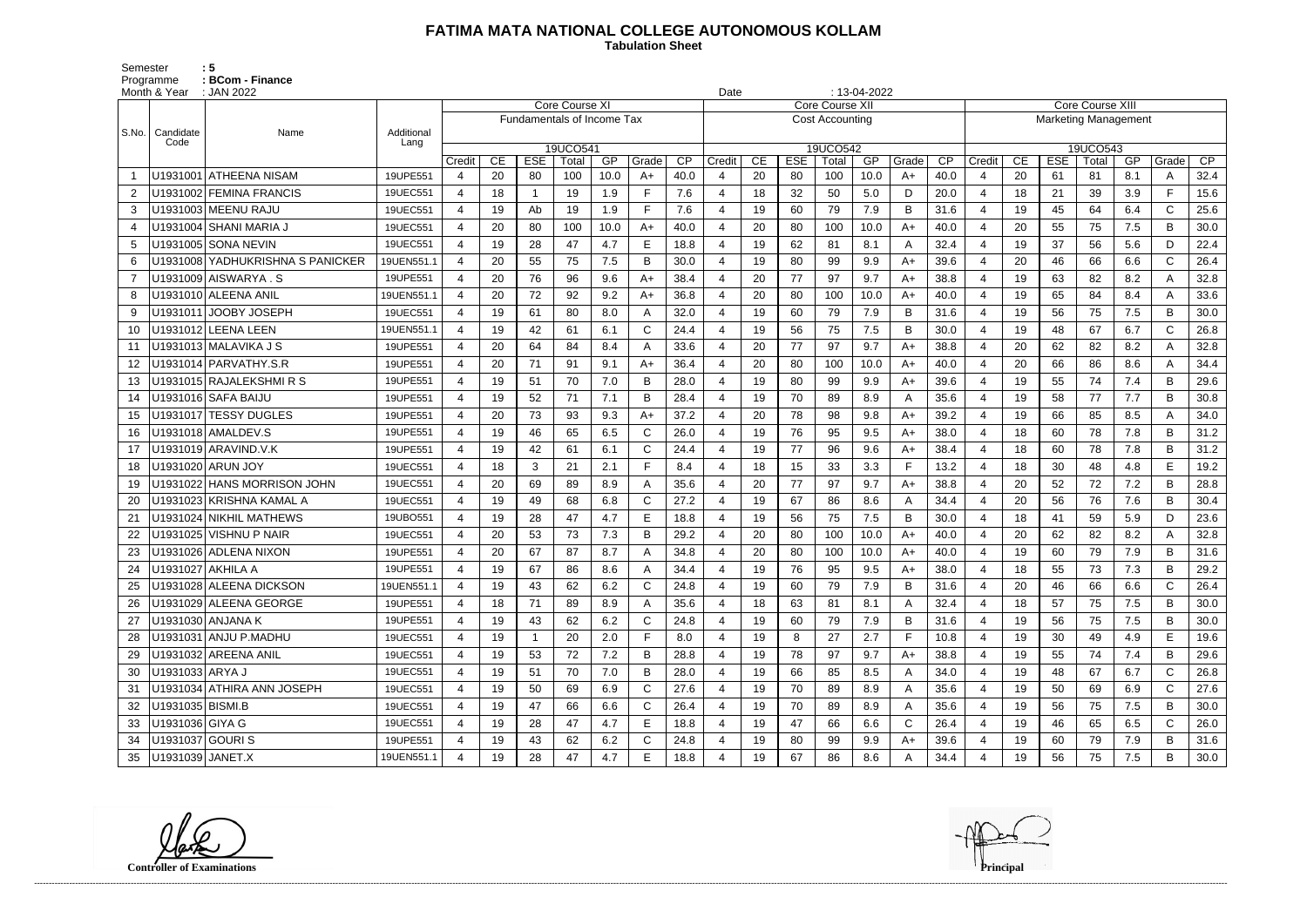|               |                   |                                 |                    |                |    |                                   | Core Course XI    |     |       |      |        |    |                | Core Course XII        |      |              | Core Course XIII            |                        |                                                            |          |    |     |              |      |  |
|---------------|-------------------|---------------------------------|--------------------|----------------|----|-----------------------------------|-------------------|-----|-------|------|--------|----|----------------|------------------------|------|--------------|-----------------------------|------------------------|------------------------------------------------------------|----------|----|-----|--------------|------|--|
|               |                   |                                 |                    |                |    | <b>Fundamentals of Income Tax</b> |                   |     |       |      |        |    |                | <b>Cost Accounting</b> |      |              | <b>Marketing Management</b> |                        |                                                            |          |    |     |              |      |  |
| $ $ S.No. $ $ | Candidate<br>Code | Name                            | Additional<br>Lang |                |    |                                   |                   |     |       |      |        |    |                |                        |      |              |                             |                        |                                                            |          |    |     |              |      |  |
|               |                   |                                 |                    | Credit         | CE | <b>ESE</b>                        | 19UCO541<br>Total | GP  | Grade | CP   | Credit | CE | <b>ESE</b>     | 19UCO542<br>Total      | GP   | Grade        | $\overline{CP}$             | Credit                 | 19UCO543<br>CP<br>CE<br><b>ESE</b><br>Total<br>GP<br>Grade |          |    |     |              |      |  |
| 36            |                   | U1931040 JINZA.J.BENJAMIN       | 19UEC551           | 4              | 19 | 31                                | 50                | 5.0 | D     | 20.0 |        | 19 | 64             | 83                     | 8.3  | A            | 33.2                        | $\overline{4}$         | 19                                                         | 40       | 59 | 5.9 | D            | 23.6 |  |
| 37            |                   | U1931041 JYOTHIKA P             | 19UEC551           | 4              | 19 | 43                                | 62                | 6.2 | C     | 24.8 |        | 19 | 58             | 77                     | 7.7  | B            | 30.8                        | $\overline{4}$         | 19                                                         | 40       | 59 | 5.9 | D            | 23.6 |  |
| 38            |                   | U1931042 MOBI JACOB             | 19UMM551.3         | $\overline{a}$ | 20 | 62                                | 82                | 8.2 |       | 32.8 |        | 20 | 76             | 96                     | 9.6  | $A+$         | 38.4                        | 4                      | 19                                                         | 53       | 72 | 7.2 | B            | 28.8 |  |
| 39            |                   | U1931043 NANCY SAJEEV           | 19UEC551           | 4              | 20 | 60                                | 80                | 8.0 |       | 32.0 |        | 20 | 72             | 92                     | 9.2  | $A+$         | 36.8                        | $\overline{4}$         | 19                                                         | 60       | 79 | 7.9 | B            | 31.6 |  |
| 40            |                   | U1931044 PRINCY GEORGE          | 19UEC551           | 4              | 20 | 79                                | 99                | 9.9 | $A+$  | 39.6 |        | 20 | 80             | 100                    | 10.0 | $A+$         | 40.0                        | 4                      | 20                                                         | 63       | 83 | 8.3 | A            | 33.2 |  |
| 41            | U1931045 RUPA.S   |                                 | 19UML551.1         | 4              | 18 | 20                                | 38                | 3.8 |       | 15.2 |        | 18 | 37             | 55                     | 5.5  | D            | 22.0                        | $\overline{4}$         | 19                                                         | 35       | 54 | 5.4 | D            | 21.6 |  |
| 42            |                   | U1931046 S.E.AMALA              | 19UEN551.1         | $\overline{4}$ | 18 | $\mathbf{1}$                      | 19                | 1.9 | F     | 7.6  |        | 18 | 43             | 61                     | 6.1  | $\mathsf{C}$ | 24.4                        | $\overline{4}$         | 19                                                         | 30       | 49 | 4.9 | E            | 19.6 |  |
| 43            |                   | U1931047 SANCHANA.M             | 19UEC551           | $\overline{4}$ | 19 | 54                                | 73                | 7.3 | B     | 29.2 |        | 19 | 65             | 84                     | 8.4  | A            | 33.6                        | 4                      | 19                                                         | 53       | 72 | 7.2 | B            | 28.8 |  |
| 44            |                   | U1931048 SINCY JOSE             | 19UEC551           | 4              | 20 | 60                                | 80                | 8.0 |       | 32.0 |        | 20 | 80             | 100                    | 10.0 | $A+$         | 40.0                        | $\overline{4}$         | 19                                                         | 56       | 75 | 7.5 | B            | 30.0 |  |
| 45            |                   | U1931049 SONA ANNA SHAJ         | 19UMM551.3         | 4              | 20 | 52                                | 72                | 7.2 | B     | 28.8 |        | 20 | 66             | 86                     | 8.6  | A            | 34.4                        | $\overline{4}$         | 19                                                         | 65       | 84 | 8.4 | A            | 33.6 |  |
| 46            |                   | U1931050 SONA ELIZABETH         | 19UHY551.3         | $\overline{4}$ | 20 | 32                                | 52                | 5.2 | D     | 20.8 |        | 20 | 64             | 84                     | 8.4  | A            | 33.6                        | $\overline{4}$         | 19                                                         | 45       | 64 | 6.4 | $\mathsf{C}$ | 25.6 |  |
| 47            |                   | U1931051 TIRZAH SUSAN THOMAS    | 19UMM551.3         | 4              | 20 | 60                                | 80                | 8.0 |       | 32.0 | 4      | 20 | 74             | 94                     | 9.4  | $A+$         | 37.6                        | $\overline{4}$         | 19                                                         | 52       | 71 | 7.1 | B            | 28.4 |  |
| 48            |                   | U1931052 VARSHA SHAJI           | 19UML551.1         | $\overline{4}$ | 19 | $\Omega$                          | 19                | 1.9 |       | 7.6  |        | 19 | $\overline{7}$ | 26                     | 2.6  | E            | 10.4                        | $\overline{4}$         | 18                                                         | 6        | 24 | 2.4 | F.           | 9.6  |  |
| 49            |                   | U1931053 ABHISHEK BABU          | 19UEC551           | 4              | 18 | 28                                | 46                | 4.6 | E     | 18.4 |        | 18 | 67             | 85                     | 8.5  | A            | 34.0                        | $\overline{4}$         | 18                                                         | 48       | 66 | 6.6 | $\mathsf{C}$ | 26.4 |  |
| 50            |                   | U1931054 ABIN JACOB JOHN        | 19UBO551           | 4              | 18 | 37                                | 55                | 5.5 | D     | 22.0 |        | 18 | 57             | 75                     | 7.5  | B            | 30.0                        | 4                      | 18                                                         | 41       | 59 | 5.9 | D            | 23.6 |  |
| 51            |                   | U1931056 AJITH N SARMA          | 19UEC551           | 4              | 18 | 31                                | 49                | 4.9 | Е     | 19.6 |        | 18 | 67             | 85                     | 8.5  | A            | 34.0                        | $\overline{4}$         | 18                                                         | 50       | 68 | 6.8 | $\mathsf{C}$ | 27.2 |  |
| 52            |                   | U1931057 AKASH ANTONY           | 19UEC551           | 4              | 19 | 60                                | 79                | 7.9 | B     | 31.6 | 4      | 19 | 75             | 94                     | 9.4  | $A+$         | 37.6                        | $\overline{4}$         | 18                                                         | 56       | 74 | 7.4 | B            | 29.6 |  |
| 53            |                   | U1931059 ALEN SILVESTER MILTON  | 19UEC551           | 4              | 18 | 13                                | 31                | 3.1 |       | 12.4 |        | 18 | 14             | 32                     | 3.2  | E            | 12.8                        | $\overline{4}$         | 18                                                         | 34       | 52 | 5.2 | D            | 20.8 |  |
| 54            |                   | U1931060 AMAL HARI              | 19UEC551           | 4              | 18 | 11                                | 29                | 2.9 |       | 11.6 |        | 18 | 23             | 41                     | 4.1  | $\mathsf{F}$ | 16.4                        | $\overline{4}$         | 18                                                         | 32       | 50 | 5.0 | D            | 20.0 |  |
| 55            |                   | U1931061 AMAL KRISHNA P V       | 19UEC551           | 4              | 18 | 51                                | 69                | 6.9 | С     | 27.6 |        | 18 | 77             | 95                     | 9.5  | $A+$         | 38.0                        | $\overline{4}$         | 18                                                         | 57       | 75 | 7.5 | B            | 30.0 |  |
| 56            |                   | U1931062 ASWAN V                | 19UEC551           | 4              | 18 | MPra                              |                   |     | Е     |      |        | 18 | MPra           |                        |      | F            |                             | $\overline{4}$         | 18                                                         | MPra     |    |     | F            |      |  |
| 57            |                   | U1931063 DHANUS NAIR S          | 19UEC551           | 4              | 18 | 35                                | 53                | 5.3 | D     | 21.2 |        | 18 | 41             | 59                     | 5.9  | D            | 23.6                        | $\overline{4}$         | 19                                                         | 50       | 69 | 6.9 | $\mathsf{C}$ | 27.6 |  |
| 58            | U1931064 ELROY.S  |                                 | 19UEC551           | 4              | 18 | 21                                | 39                | 3.9 |       | 15.6 |        | 18 | 55             | 73                     | 7.3  | B            | 29.2                        | 4                      | 18                                                         | 41       | 59 | 5.9 | D            | 23.6 |  |
| 59            |                   | U1931065 GOODWIN M XAVIOUR      | 19UEN551.1         | 4              | 20 | 28                                | 48                | 4.8 | E     | 19.2 |        | 20 | 51             | 71                     | 7.1  | B            | 28.4                        | $\overline{4}$         | 19                                                         | 53       | 72 | 7.2 | B            | 28.8 |  |
|               |                   | 60   U1931066   MUHAMMAD ANAZ N | 19UEN551.1         | $\overline{4}$ | 20 | 63                                | 83.               | 8.3 |       | 33.2 |        | 20 | 80             | 100                    | 10.0 | $A+$         | 40.0                        | $\boldsymbol{\Lambda}$ | 19                                                         | 54<br>◡᠇ | 73 | 7.3 | B            | 29.2 |  |
| 61            |                   | U1931067 ROSHAN RAFI            | 19UEN551.1         | $\overline{4}$ | 19 | 61                                | 80                | 8.0 | A     | 32.0 | 4      | 19 | 75             | 94                     | 9.4  | $A+$         | 37.6                        | 4                      | 18                                                         | 57       | 75 | 7.5 | B            | 30.0 |  |
|               |                   | 62   U1931068 SONU SEBASTIAN    | 19UEC551           | 4              | 18 | 55                                | 73                | 7.3 | B     | 29.2 |        | 18 | 75             | 93                     | 9.3  | $A+$         | 37.2                        | $\overline{4}$         | 18                                                         | 50       | 68 | 6.8 | $\mathsf{C}$ | 27.2 |  |
|               |                   | 63   U1931069   SREEJITH S      | 19UEC551           | 4              | 18 | $\overline{0}$                    | 18                | 1.8 |       | 7.2  |        | 18 | 39             | 57                     | 5.7  | D            | 22.8                        | 4                      | 18                                                         | 18       | 36 | 3.6 |              | 14.4 |  |
|               |                   | 64   U1931070   VIGHNESH B      | 19UEC551           | 4              | 20 | 68                                | 88                | 8.8 | A     | 35.2 |        | 20 | 80             | 100                    | 10.0 | $A+$         | 40.0                        | $\overline{4}$         | 19                                                         | 53       | 72 | 7.2 | B            | 28.8 |  |
| 65            | U1931071 VISHNU.B |                                 | 19UEC551           | 4              | 18 | 4                                 | 22                | 2.2 | F.    | 8.8  | 4      | 18 | 47             | 65                     | 6.5  | C            | 26.0                        | 4                      | 18                                                         | 40       | 58 | 5.8 | D            | 23.2 |  |
|               |                   | 66   U1931072   VISHNU.M        | 19UEC551           | 4              | 18 | 15                                | 33                | 3.3 |       | 13.2 |        | 18 | 8              | 26                     | 2.6  | F.           | 10.4                        | 4                      | 18                                                         | 37       | 55 | 5.5 | D            | 22.0 |  |

**Controller of Examinations** 

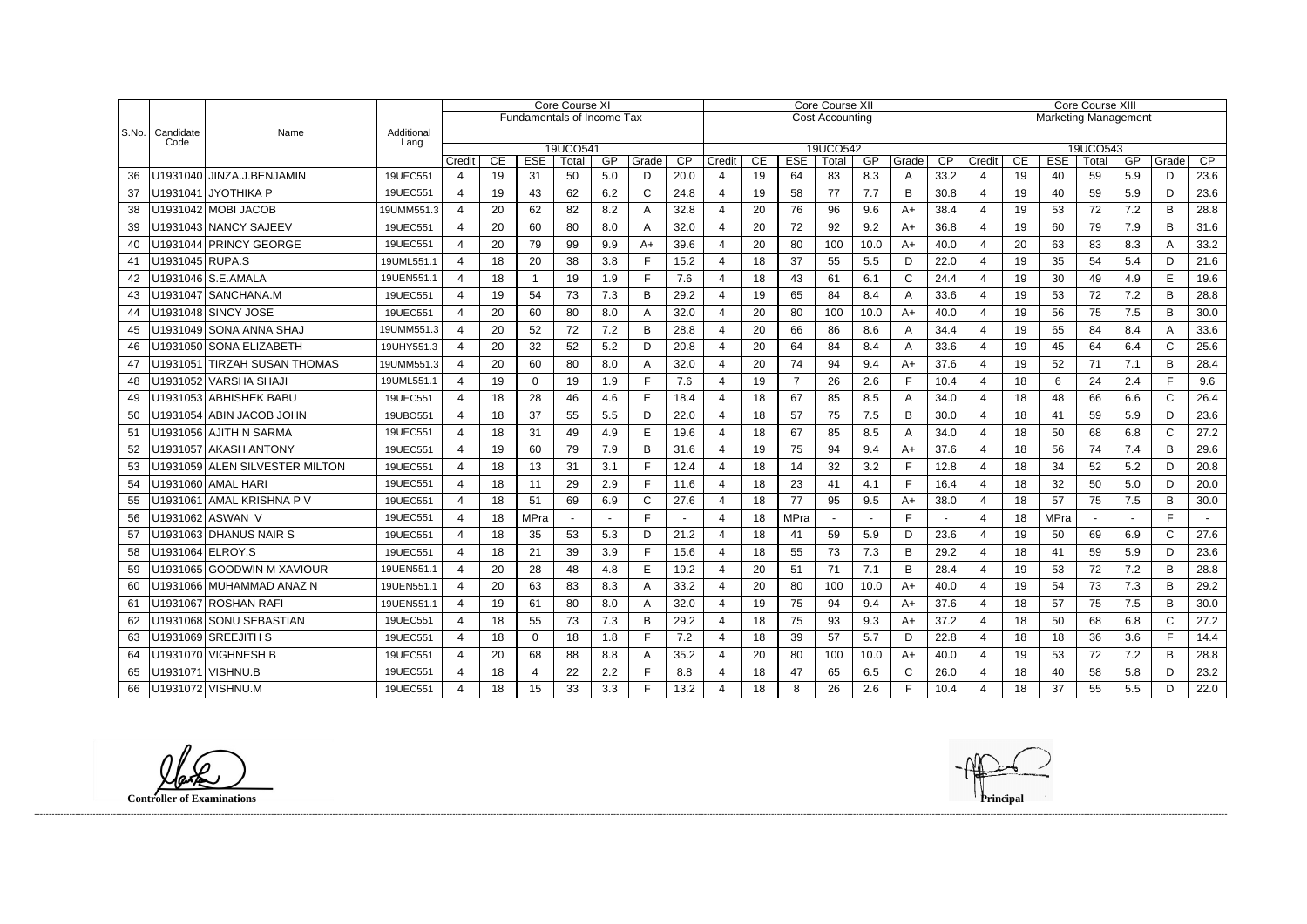|                |                   |                                  |                    | <b>Elective Course III</b> |    |                                    |            |     |              |                 |                |    |            | Open Course |     |              |             |                |                |              |               |
|----------------|-------------------|----------------------------------|--------------------|----------------------------|----|------------------------------------|------------|-----|--------------|-----------------|----------------|----|------------|-------------|-----|--------------|-------------|----------------|----------------|--------------|---------------|
|                |                   |                                  |                    |                            |    | <b>Financial Services in India</b> |            |     |              |                 |                |    |            |             |     |              |             |                |                |              |               |
| S.No.          | Candidate<br>Code | Name                             | Additional<br>Lang |                            |    |                                    |            |     |              |                 |                |    |            |             |     | Total        | <b>SCPA</b> | Grade          | Result         |              |               |
|                |                   |                                  |                    |                            |    |                                    | 19UCO561.1 |     |              |                 |                |    |            |             |     |              |             |                |                |              |               |
|                |                   | U1931001 ATHEENA NISAM           |                    | Credit                     | CE | <b>ESE</b>                         | Total      | GP  | Grade        | $\overline{CP}$ | Credit         | CE | <b>ESE</b> | Total       | GP  | Grade        | CP          |                |                |              | PASSED        |
|                |                   |                                  | 19UPE551           | 4                          | 20 | 63                                 | 83         | 8.3 | A            | 33.2            | 2              | 19 | 77         | 96          | 9.6 | A+           | 19.2        | 164.8          | 9.16           | $A+$         |               |
| 2              |                   | U1931002 FEMINA FRANCIS          | 19UEC551           | 4                          | 18 | 28                                 | 46         | 4.6 | Е            | 18.4            | $\overline{2}$ | 20 | 58         | 78          | 7.8 | B            | 15.6        | $\blacksquare$ | $\blacksquare$ | E            | <b>FAILED</b> |
| 3              |                   | U1931003 MEENU RAJU              | 19UEC551           | 4                          | 20 | 18                                 | 38         | 3.8 | F            | 15.2            | $\overline{2}$ | 20 | 46         | 66          | 6.6 | $\mathsf{C}$ | 13.2        |                |                | F            | <b>FAILED</b> |
| $\overline{4}$ |                   | U1931004 SHANI MARIA J           | 19UEC551           | 4                          | 20 | 46                                 | 66         | 6.6 | $\mathsf{C}$ | 26.4            | $\overline{2}$ | 20 | 67         | 87          | 8.7 | A            | 17.4        | 153.8          | 8.54           | A            | PASSED        |
| 5              |                   | U1931005 SONA NEVIN              | 19UEC551           | 4                          | 19 | 38                                 | 57         | 5.7 | D            | 22.8            | $\overline{c}$ | 20 | 50         | 70          | 7.0 | B            | 14.0        | 110.4          | 6.13           | C            | PASSED        |
| 6              |                   | U1931008 YADHUKRISHNA S PANICKER | 19UEN551.1         | $\boldsymbol{\varDelta}$   | 20 | 41                                 | 61         | 6.1 | $\mathsf{C}$ | 24.4            | $\overline{2}$ | 20 | 67         | 87          | 8.7 | A            | 17.4        | 137.8          | 7.66           | B            | PASSED        |
| $\overline{7}$ |                   | U1931009 AISWARYA.S              | 19UPE551           | $\overline{4}$             | 19 | 54                                 | 73         | 7.3 | B            | 29.2            | $\overline{2}$ | 18 | 77         | 95          | 9.5 | $A+$         | 19.0        | 158.2          | 8.79           | A            | PASSED        |
| 8              |                   | U1931010 ALEENA ANIL             | 19UEN551.1         |                            | 20 | 67                                 | 87         | 8.7 | Α            | 34.8            | $\overline{2}$ | 20 | 72         | 92          | 9.2 | $A+$         | 18.4        | 163.6          | 9.09           | $A+$         | PASSED        |
| 9              |                   | U1931011 JOOBY JOSEPH            | 19UEC551           | 4                          | 18 | 40                                 | 58         | 5.8 | D            | 23.2            | $\overline{2}$ | 20 | 68         | 88          | 8.8 | A            | 17.6        | 134.4          | 7.47           | B            | PASSED        |
| 10             |                   | U1931012 LEENA LEEN              | 19UEN551.1         | 4                          | 19 | 44                                 | 63         | 6.3 | C            | 25.2            | $\overline{2}$ | 18 | 68         | 86          | 8.6 | A            | 17.2        | 123.6          | 6.87           | C            | PASSED        |
| 11             |                   | U1931013 MALAVIKA J S            | 19UPE551           | 4                          | 20 | 50                                 | 70         | 7.0 | B            | 28.0            | $\overline{2}$ | 18 | 74         | 92          | 9.2 | $A+$         | 18.4        | 151.6          | 8.42           | A            | PASSED        |
| 12             |                   | U1931014 PARVATHY.S.R            | 19UPE551           | 4                          | 20 | 65                                 | 85         | 8.5 | Α            | 34.0            | $\overline{2}$ | 18 | 72         | 90          | 9.0 | $A+$         | 18.0        | 162.8          | 9.04           | $A+$         | PASSED        |
| 13             |                   | U1931015 RAJALEKSHMIRS           | 19UPE551           | $\boldsymbol{\Delta}$      | 18 | 58                                 | 76         | 7.6 | В            | 30.4            | $\overline{2}$ | 16 | 55         | 71          | 7.1 | B            | 14.2        | 141.8          | 7.88           | B            | PASSED        |
| 14             |                   | U1931016 SAFA BAIJU              | 19UPE551           | 4                          | 20 | 67                                 | 87         | 8.7 | A            | 34.8            | $\overline{2}$ | 16 | 65         | 81          | 8.1 | A            | 16.2        | 145.8          | 8.10           | A            | PASSED        |
| 15             |                   | U1931017 TESSY DUGLES            | 19UPE551           | 4                          | 18 | 63                                 | 81         | 8.1 | Α            | 32.4            | $\overline{2}$ | 18 | 58         | 76          | 7.6 | B            | 15.2        | 158.0          | 8.78           | A            | PASSED        |
| 16             |                   | U1931018 AMALDEV.S               | 19UPE551           | 4                          | 19 | 55                                 | 74         | 7.4 | B            | 29.6            | $\overline{2}$ | 16 | 60         | 76          | 7.6 | B            | 15.2        | 140.0          | 7.78           | B            | PASSED        |
| 17             |                   | U1931019 ARAVIND.V.K             | 19UPE551           | 4                          | 20 | 55                                 | 75         | 7.5 | B            | 30.0            | $\overline{2}$ | 17 | 64         | 81          | 8.1 | A            | 16.2        | 140.2          | 7.79           | В            | PASSED        |
| 18             |                   | U1931020 ARUN JOY                | 19UEC551           | 4                          | 19 | 9                                  | 28         | 2.8 | F            | 11.2            | $\overline{2}$ | 18 | 40         | 58          | 5.8 | D            | 11.6        |                |                | F            | <b>FAILED</b> |
| 19             |                   | U1931022 HANS MORRISON JOHN      | 19UEC551           | 4                          | 20 | 46                                 | 66         | 6.6 | $\mathsf{C}$ | 26.4            | $\overline{2}$ | 20 | 72         | 92          | 9.2 | $A+$         | 18.4        | 148.0          | 8.22           | A            | PASSED        |
| 20             |                   | U1931023 KRISHNA KAMAL A         | 19UEC551           |                            | 20 | 41                                 | 61         | 6.1 | C            | 24.4            | $\overline{2}$ | 20 | 53         | 73          | 7.3 | B            | 14.6        | 131.0          | 7.28           | B            | PASSED        |
| 21             |                   | U1931024 NIKHIL MATHEWS          | 19UBO551           | $\boldsymbol{\varDelta}$   | 19 | 23                                 | 42         | 4.2 | F            | 16.8            | $\overline{2}$ | 8  | 58         | 66          | 6.6 | $\mathsf{C}$ | 13.2        |                |                | F            | <b>FAILED</b> |
| 22             |                   | U1931025 VISHNU P NAIR           | 19UEC551           | 4                          | 20 | 56                                 | 76         | 7.6 | B            | 30.4            | $\overline{2}$ | 20 | 75         | 95          | 9.5 | $A+$         | 19.0        | 151.4          | 8.41           | A            | PASSED        |
| 23             |                   | U1931026 ADLENA NIXON            | 19UPE551           | $\boldsymbol{\Delta}$      | 20 | 59                                 | 79         | 7.9 | B            | 31.6            | $\overline{2}$ | 18 | 72         | 90          | 9.0 | $A+$         | 18.0        | 156.0          | 8.67           | A            | PASSED        |
| 24             | U1931027 AKHILA A |                                  | 19UPE551           | $\boldsymbol{\varDelta}$   | 18 | 52                                 | 70         | 7.0 | B            | 28.0            | $\overline{2}$ | 17 | 60         | 77          | 7.7 | B            | 15.4        | 145.0          | 8.06           | A            | PASSED        |
| 25             |                   | U1931028 ALEENA DICKSON          | 19UEN551.1         | Δ                          | 19 | 38                                 | 57         | 5.7 | D            | 22.8            | $\mathcal{P}$  | 19 | 72         | 91          | 9.1 | A+           | 18.2        | 123.8          | 6.88           | $\cap$       | <b>PASSED</b> |
| 26             |                   | U1931029 ALEENA GEORGE           | 19UPE551           | $\overline{4}$             | 19 | 50                                 | 69         | 6.9 | $\mathsf{C}$ | 27.6            | $\overline{2}$ | 16 | 52         | 68          | 6.8 | $\mathsf{C}$ | 13.6        | 139.2          | 7.73           | В            | <b>PASSED</b> |
| 27             |                   | U1931030 ANJANA K                | 19UPE551           | 4                          | 19 | 35                                 | 54         | 5.4 | D            | 21.6            | $\overline{2}$ | 16 | 56         | 72          | 7.2 | B            | 14.4        | 122.4          | 6.80           | $\mathsf{C}$ | PASSED        |
| 28             |                   | U1931031 ANJU P.MADHU            | 19UEC551           |                            | 20 | $\overline{7}$                     | 27         | 2.7 | F            | 10.8            | $\overline{2}$ | 20 | 33         | 53          | 5.3 | D            | 10.6        |                |                | F            | <b>FAILED</b> |
| 29             |                   | U1931032 AREENA ANIL             | 19UEC551           | $\overline{4}$             | 18 | 36                                 | 54         | 5.4 | D            | 21.6            | $\overline{2}$ | 20 | 63         | 83          | 8.3 | A            | 16.6        | 135.4          | 7.52           | В            | PASSED        |
| 30             | U1931033 ARYA J   |                                  | 19UEC551           |                            | 19 | 28                                 | 47         | 4.7 | E            | 18.8            | $\overline{2}$ | 20 | 61         | 81          | 8.1 | A            | 16.2        | 123.8          | 6.88           | C            | PASSED        |
| 31             |                   | U1931034 ATHIRA ANN JOSEPH       | 19UEC551           | $\overline{4}$             | 18 | 50                                 | 68         | 6.8 | C            | 27.2            | $\overline{2}$ | 20 | 73         | 93          | 9.3 | $A+$         | 18.6        | 136.6          | 7.59           | B            | PASSED        |
| 32             | U1931035 BISMI.B  |                                  | 19UEC551           | 4                          | 19 | 46                                 | 65         | 6.5 | C            | 26.0            | $\overline{2}$ | 20 | 64         | 84          | 8.4 | A            | 16.8        | 134.8          | 7.49           | В            | PASSED        |
| 33             | U1931036 GIYA G   |                                  | 19UEC551           |                            | 20 | 34                                 | 54         | 5.4 | D            | 21.6            | $\overline{2}$ | 20 | 53         | 73          | 7.3 | B            | 14.6        | 107.4          | 5.97           | D            | PASSED        |
| 34             | U1931037 GOURIS   |                                  | 19UPE551           | $\overline{4}$             | 18 | 43                                 | 61         | 6.1 | $\mathsf{C}$ | 24.4            | $\overline{2}$ | 16 | 53         | 69          | 6.9 | $\mathsf{C}$ | 13.8        | 134.2          | 7.46           | B            | PASSED        |
| 35             | U1931039 JANET.X  |                                  | 19UEN551.1         |                            | 19 | 32                                 | 51         | 5.1 | D            | 20.4            | $\overline{2}$ | 20 | 72         | 92          | 9.2 | A+           | 18.4        | 122.0          | 6.78           | C            | <b>PASSED</b> |

**Controller of Examinations Principal**